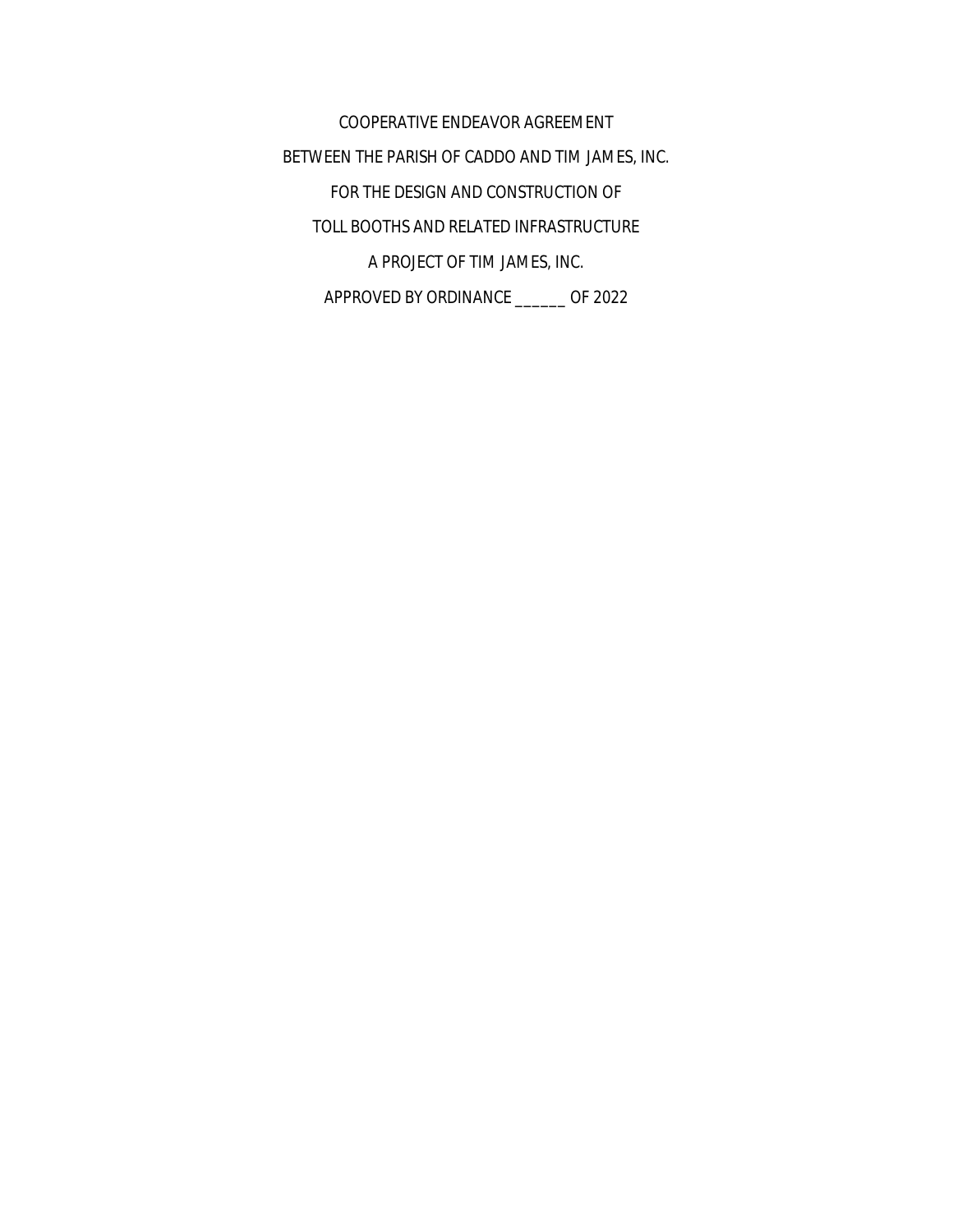# **Table of Contents**

| SECTION 1 - DEFINITIONS, CONTRACT COMPONENTS; INTERPRETATION OF DOCUMENTS 6 |  |
|-----------------------------------------------------------------------------|--|
|                                                                             |  |
|                                                                             |  |
|                                                                             |  |
|                                                                             |  |
|                                                                             |  |
|                                                                             |  |
|                                                                             |  |
|                                                                             |  |
|                                                                             |  |
|                                                                             |  |
|                                                                             |  |
|                                                                             |  |
|                                                                             |  |
|                                                                             |  |
|                                                                             |  |
|                                                                             |  |
|                                                                             |  |
|                                                                             |  |
|                                                                             |  |
|                                                                             |  |
|                                                                             |  |
|                                                                             |  |
|                                                                             |  |
|                                                                             |  |
|                                                                             |  |
|                                                                             |  |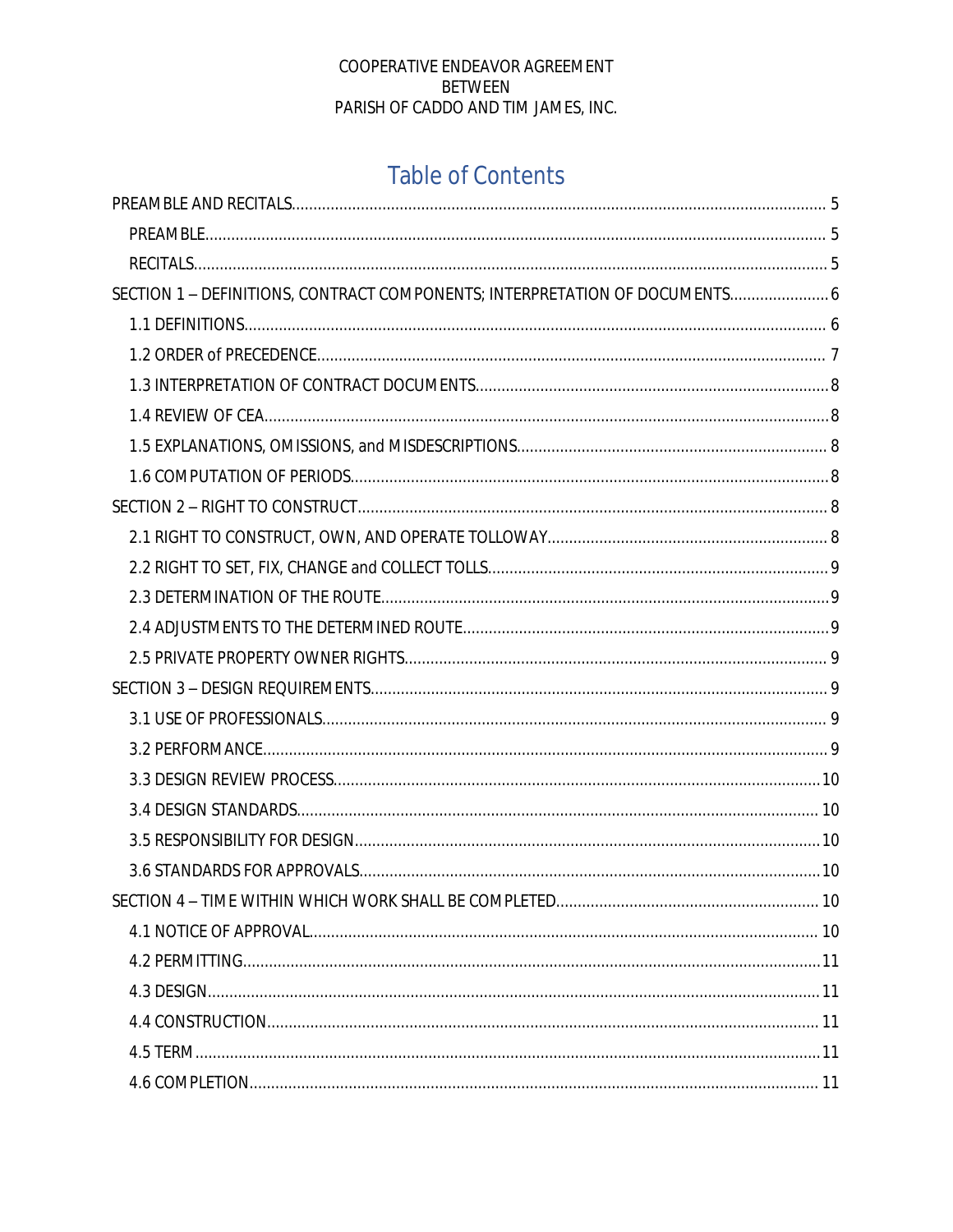| SECTION 6 - CONNECTING ROADS, HIGHWAYS, STREETS, BRIDGES, or TRANSITWAYS 12 |  |
|-----------------------------------------------------------------------------|--|
|                                                                             |  |
|                                                                             |  |
|                                                                             |  |
|                                                                             |  |
|                                                                             |  |
|                                                                             |  |
| 8.1 DEDICATION OF CERTAIN ROADS, CONSTRUCTION, AND INFRASTRUCTURE 13        |  |
|                                                                             |  |
|                                                                             |  |
|                                                                             |  |
|                                                                             |  |
|                                                                             |  |
|                                                                             |  |
|                                                                             |  |
|                                                                             |  |
|                                                                             |  |
|                                                                             |  |
|                                                                             |  |
|                                                                             |  |
|                                                                             |  |
|                                                                             |  |
|                                                                             |  |
|                                                                             |  |
|                                                                             |  |
|                                                                             |  |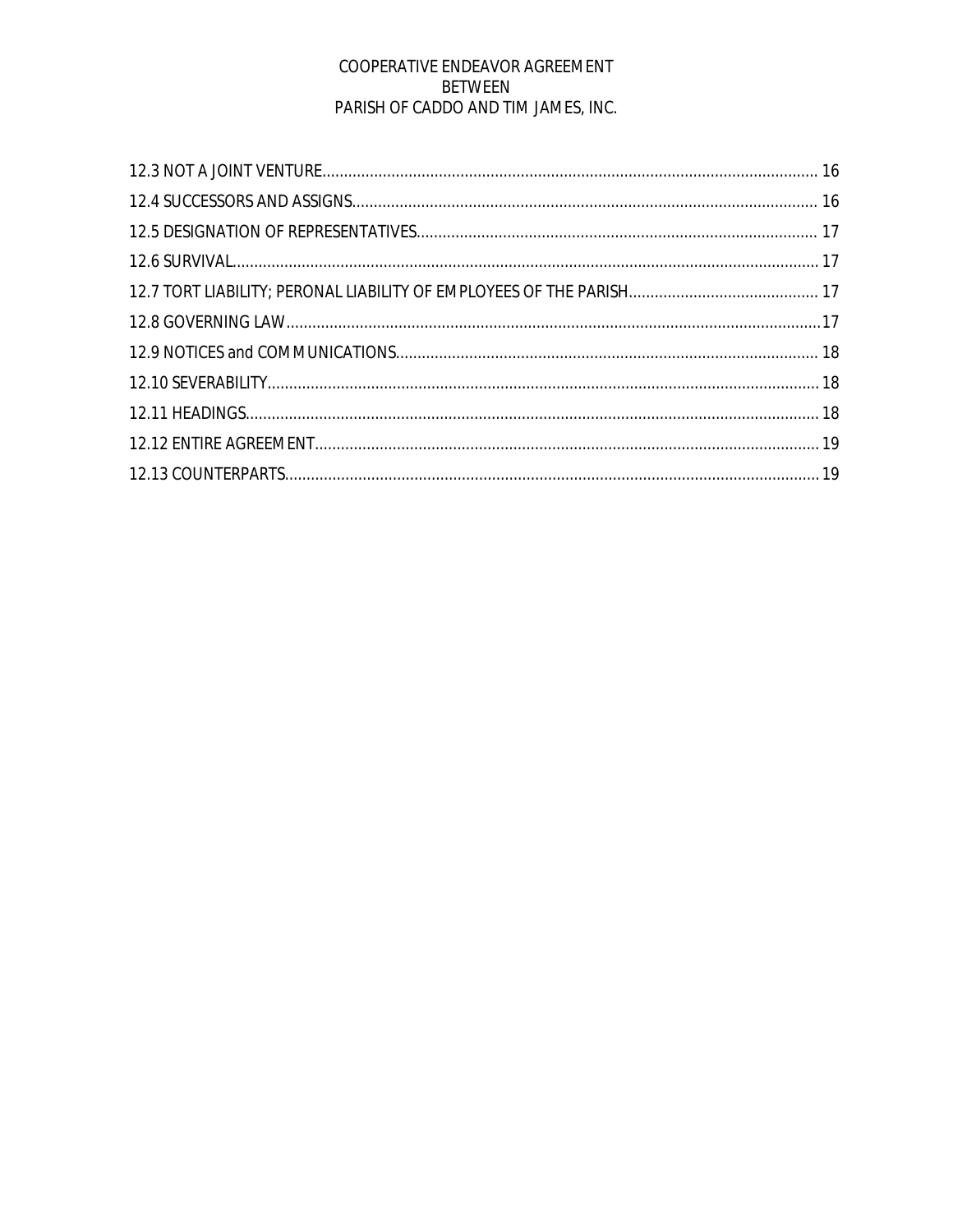# <span id="page-4-0"></span>PREAMBLE AND RECITALS

#### <span id="page-4-1"></span>PREAMBLE

This Cooperative Endeavor Agreement (hereinafter sometimes referred to as the "CEA"), is entered into by and between the Parish of Caddo, a political subdivision of the State of Louisiana (hereinafter referred to as "Parish" or "the Parish") whose mailing address is 505 Travis Street, Suite 110, Shreveport, Louisiana 71101, represented herein by Dr. Woodrow Wilson, its Administrator; and Tim James, Inc., an Alabama corporation whose mailing address is P. O. Box 584, Greenville, Alabama 36037, represented herein by Tim James, its President (hereinafter referred to as "Developer" or "the Developer").

#### <span id="page-4-2"></span>**RECITALS**

WHEREAS, the Parish recognizes that its residents, as well as the many visitors, need an alternative route between Caddo Parish and Bossier Parish that will improve the quality of life and economic commerce between communities, reduce commute times, enhance the safety of commuters and be a catalyst for industrial and commercial growth in the area; and

WHEREAS, the Parish reasonably believes, that an additional alternative route between the Parish of Caddo and the Parish of Bossier will improve the quality of life and economic commerce between communities, reduce commute times, enhance the safety of commuters and be a catalyst for growth in the area; and

WHEREAS, the Louisiana Revised Statutes provide for the private development of public infrastructure subject to the passage of authorizing legislation and the execution of an accompanying CEA; and

WHEREAS, the Developer has approached the Parish about constructing an additional alternative route between Caddo Parish and Bossier Parish, at no cost to the respective Parishes; and

WHEREAS, Tim James, Inc. (TJI) makes a request to the Parish for the passage of an Ordinance authorizing its Parish Administrator to execute a Cooperative Endeavor Agreement pursuant to La. R.S. 48:2037 between TJI and the Parish, whereby TJI is authorized to construct, maintain, and operate, at its expense, a toll bridge and related infrastructure across privately owned lands; and

WHEREAS, the construction and operation of the toll bridge and related infrastructure, as proposed by TJI, does not require the expenditure of taxpayer funds, or otherwise require the Parish or other governmental entities to incur debt for the construction of the proposed toll bridge and related infrastructure; and

WHEREAS, the toll bridge proposed by TJI does not convert any free public routes to tollways, but instead provides an alternative route to already existing free roadways; and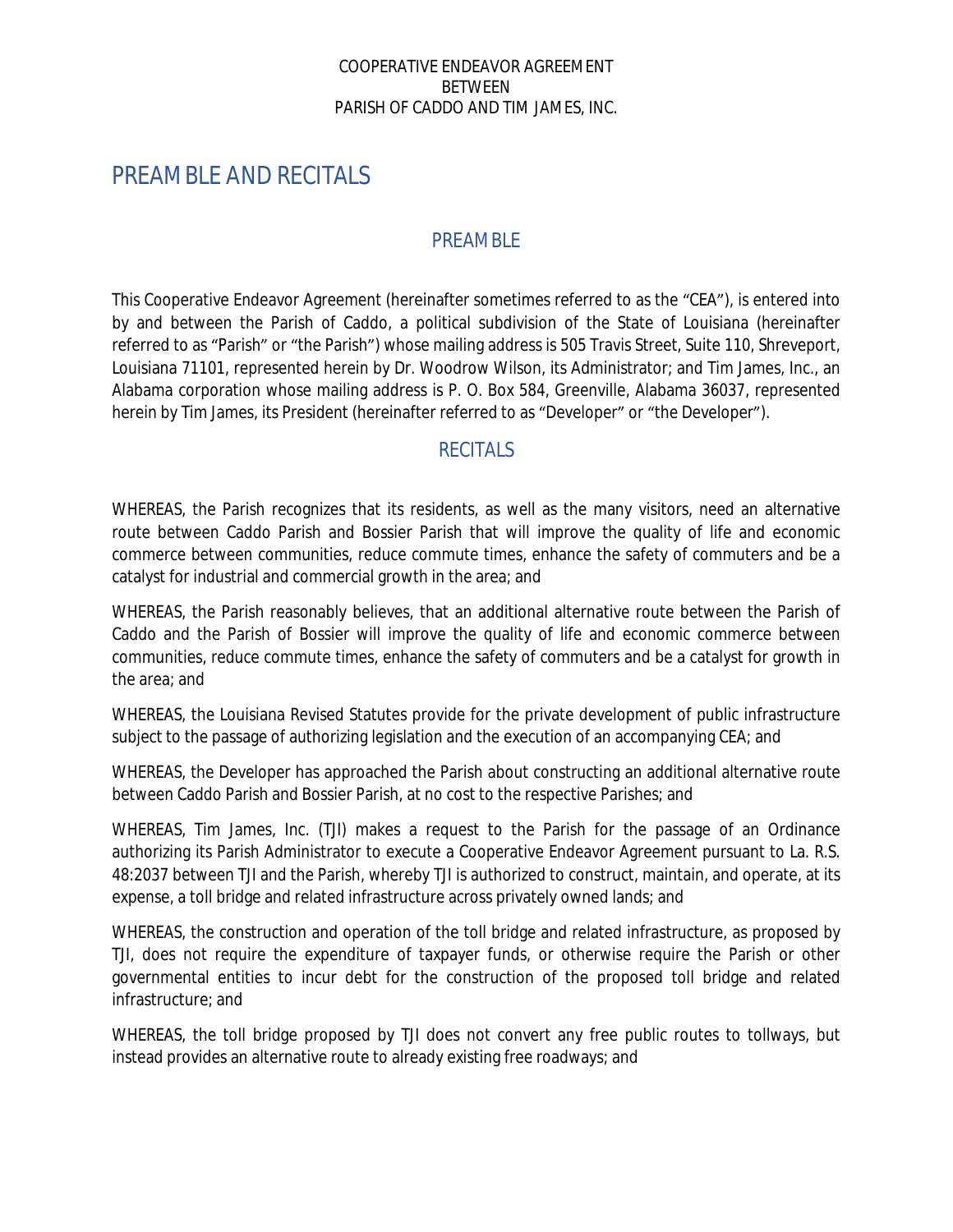WHEREAS, the initial construction of the toll bridge and related infrastructure will have two (2) lanes of travel, one flowing east and one flowing west; and

WHEREAS, the Parish acknowledges that the construction and operation of the planned two (2) lane toll bridge by TJI is based upon extensive due diligence in infrastructure projects of this type, there may be a time in the future when additional lanes for the toll bridge in questions will be desirable; and

WHEREAS, TJI will purchase enough right-of-way to expand the roadways and toll bridge as traffic demands; and

WHEREAS, upon completion and before or on the opening date of the toll bridge, TJI shall dedicate to Caddo Parish, Louisiana or the State of Louisiana as directed, certain specified improvements and roads constructed by TJI to facilitate access to the toll bridge; and

WHEREAS, upon completion of the toll bridge and related infrastructure; all roadways constructed pursuant to this CEA will be dedicated for public use subject to the payment of a toll, as set by TJI, to cross the bridge from Caddo Parish into Bossier Parish and vice versa; and

WHEREAS the Parish recognizes that the route proposed by TJI is an alternative to an existing free route, and travelers are not required to utilize the toll bridge, but may choose to do so based on convenience; and

WHEREAS TJI has agreed to maintain or provide a sufficient maintenance bond for a period of fifteen (15) years for the maintenance and upkeep of the roadways constructed in Caddo Parish; and

WHEREAS, Tim James, Inc. and various community stakeholders appeared before the Parish in support of its request for a Cooperative Endeavor Agreement.

NOW, THEREFORE, in consideration of the agreements and covenants set forth by the Developer herein, and the acknowledgements of the Parish, the parties herein agree as follows:

# <span id="page-5-0"></span>SECTION 1 – DEFINITIONS, CONTRACT COMPONENTS; INTERPRETATION OF DOCUMENTS

# <span id="page-5-1"></span>1.1 DEFINITIONS

"Administrator" – shall mean Dr. Woodrow Wilson or his successor as determined by the Caddo Parish Commission.

"Authorizing Legislation" – shall mean Ordinance \_\_\_\_ of 2022.

"Business day" – shall mean from 12:00 a.m. until 11:59 p.m. on Monday, Tuesday, Wednesday, Thursday, and/or Friday.

"CEA" – shall mean Cooperative Endeavor Agreement.

"Close of business" – shall mean 5:00 p.m. on Monday, Tuesday, Wednesday, Thursday, and/or Friday.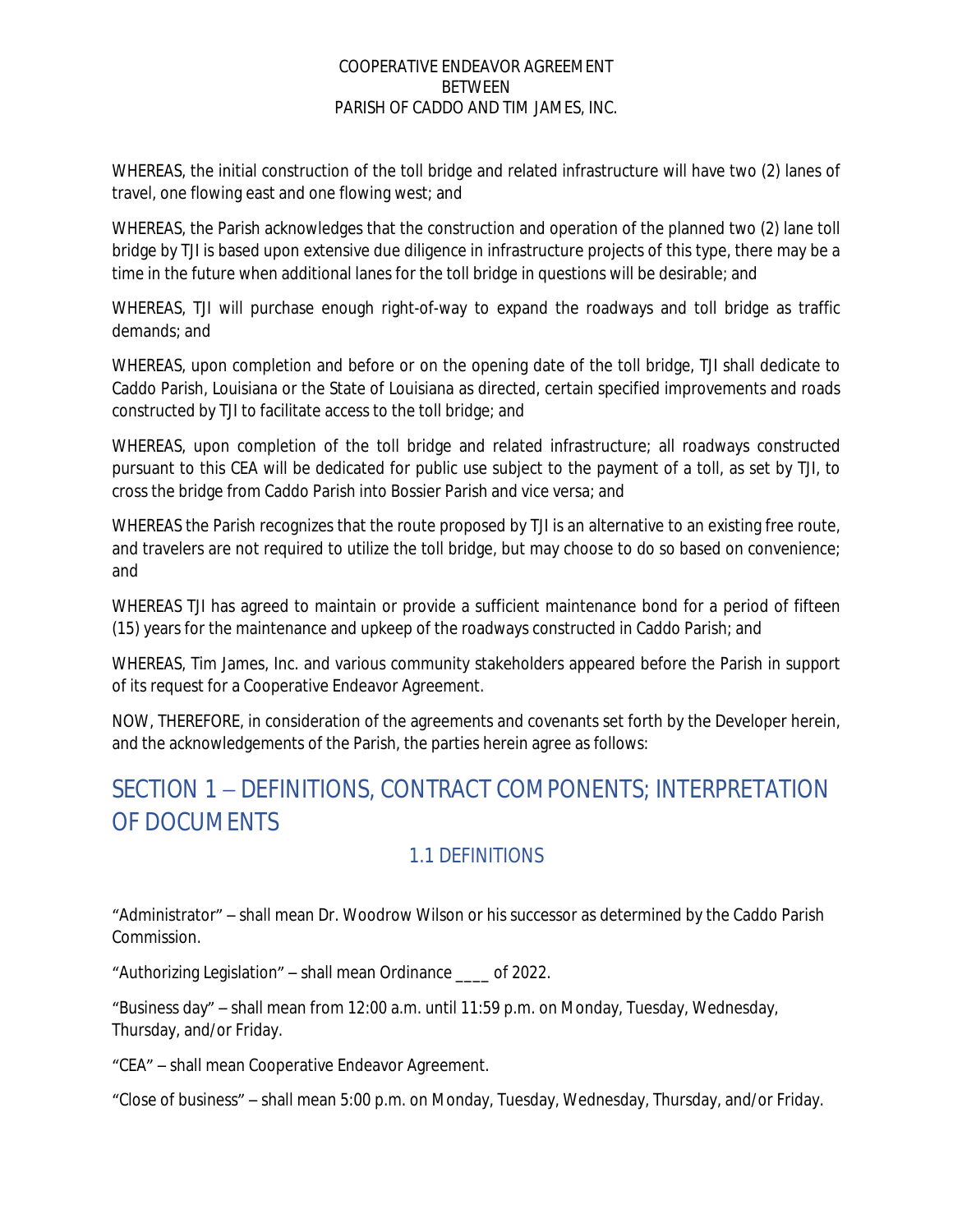"Contract Documents" – shall mean the Authorizing Legislation, Cooperative Endeavor Agreement, and/or Attachments.

"Cooperative Endeavor Agreement" – shall mean this document

"Design Documents" – shall mean drawing, plans, maps, renderings, measurements, and other items prepared by an architect or engineer; and/or that provide a visual representation of the specifications of the Work as defined below.

"Determined Route" – shall mean the route as proposed in Exhibit A, subject to any changes made by the developer pursuant to Section 2 of this CEA.

"Developer" – shall mean Tim James, Incorporated, its subsidiaries, assigns and authorized representative(s).

"Developer Related Entity" – shall mean any entity owned by or contracted by Tim James, Inc.

"Error" – shall mean a mistake, misconception, delusion, inaccuracy, miscalculation or flaw.

"Final Design Documents" – shall mean the designs, fabrication plans, drawings and related documents approved for construction by the LaDOTD and/or Parish.

"LaDOTD" – shall me Louisiana Department of Transportation and Development

"Parish" – shall mean the Caddo Parish Commission, its subsidiaries, assigns and authorized representative(s).

"Parties" – shall mean the Parish of Caddo and Tim James, Incorporated.

"Project" or "the Project" – shall mean the toll bridge, roadways dedicated for public use, and/or any other related infrastructure related to the operation of the toll bridge.

"State" – shall mean the State of Louisiana.

"Toll bridge" – shall mean the span between Bossier Parish and Caddo Parish identified in Exhibit A – "The Route Map."

"Work" – shall mean the design and construction of the toll bridge, roadways dedicated for public use, and/or any other related infrastructure related to the operation of the toll bridge.

## <span id="page-6-0"></span>1.2 ORDER of PRECEDENCE

The Contract Documents, as defined above, are intended to be complimentary and to describe and provide for a complete recordation of the agreements and covenants between the Parish and the Developer. In the event of any conflict among the Contract Documents, the order of precedence shall be set forth in descending order below.

- 1. The Authorizing Legislation.
- 2. Written and properly authorized Amendments to the Cooperative Endeavor Agreement.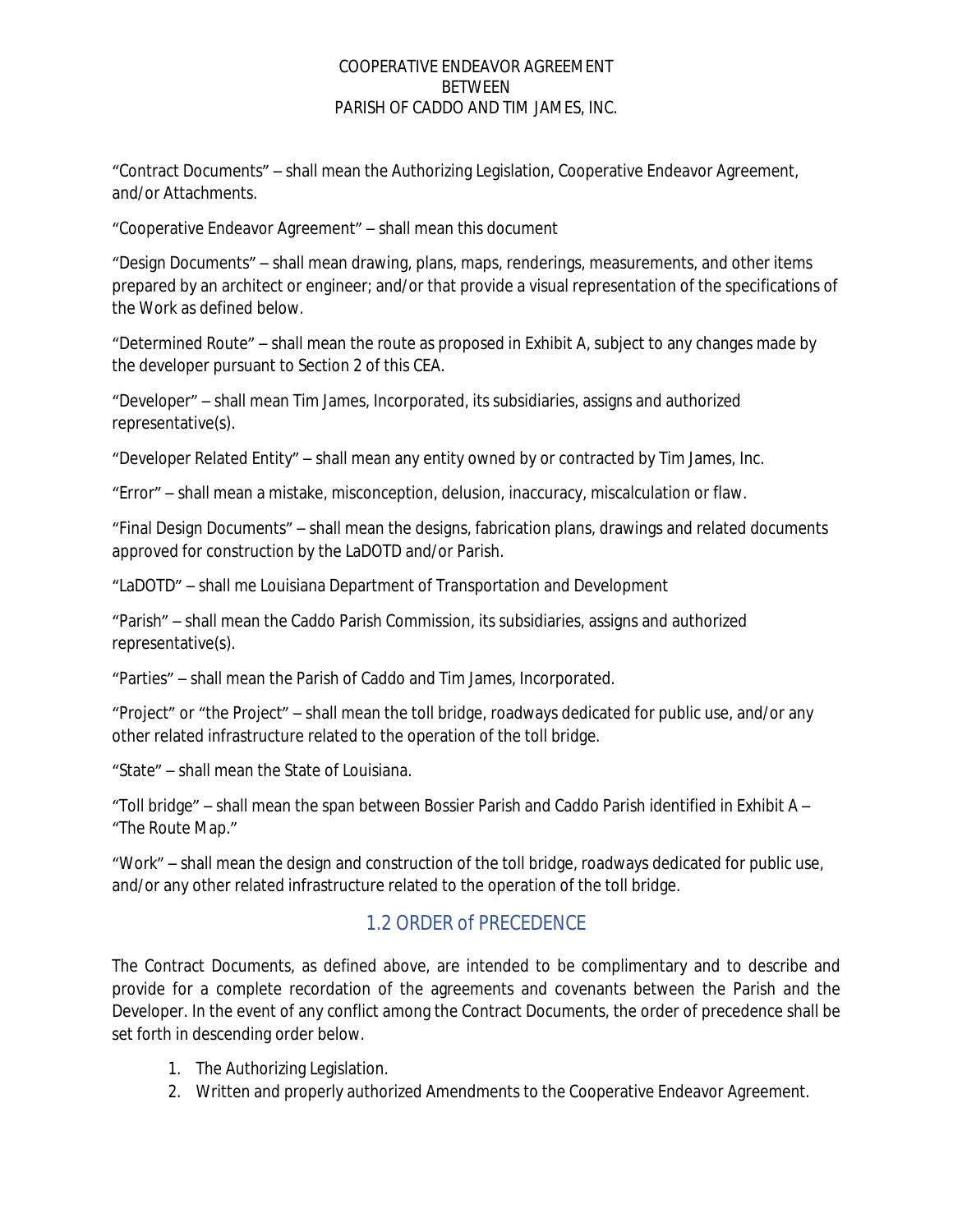3. The Cooperative Endeavor Agreement and its attachments.

### <span id="page-7-0"></span>1.3 INTERPRETATION OF CONTRACT DOCUMENTS

Where appropriate and unless otherwise specified, lists contained in the Contract Documents shall not be deemed all-inclusive. Additionally, pronouns such as he, she, or them, shall give no deference to gender and should be interpreted to apply to the respective party referenced in the particular provision, section, or portion of the CEA. Accordingly, in the event of any ambiguity in or dispute regarding the interpretation of the Contract Documents, they shall not be interpreted or construed against TJI, and instead other rules of interpretation and construction shall be used. On plans, working drawings, and standard plans calculated dimensions shall take precedence over scaled dimensions.

### <span id="page-7-1"></span>1.4 REVIEW OF CEA

The parties herein acknowledge and agree that each has received an advance copy of this CEA prior to execution. Each party agrees that they have had the opportunity to review this CEA with legal counsel, understand the terms set forth herein, and agree to be bound by the terms of this CEA subject to the severability provisions contain below.

### <span id="page-7-2"></span>1.5 EXPLANATIONS, OMISSIONS, and MISDESCRIPTIONS

Neither party shall take advantage of any apparent Error in the Contract Documents. The Parish shall request any explanations of calculations or other material items prior to the execution of this CEA. The fact that the Contract Documents omit or misdescribe any details of any Work which are necessary to carry out the intent of the Contract Documents, or that are customarily performed, shall not prevent Developer from performing such omitted Work (no matter how extensive) or misdescribed details of the Work.

### <span id="page-7-3"></span>1.6 COMPUTATION OF PERIODS

References to "days" contained in the Contract Documents shall mean calendar days, unless otherwise specified. If the date to perform any act or give any notice specified in the Contract Documents (including the last date for performance or provision of notice "within" a specified time) falls on a nonbusiness day, such act or notice may be timely performed on the next succeeding business day.

# <span id="page-7-4"></span>SECTION 2 – RIGHT TO CONSTRUCT

## <span id="page-7-5"></span>2.1 RIGHT TO CONSTRUCT, OWN, AND OPERATE TOLLOWAY

Pursuant to the authorizing legislation attached herewith as 'Exhibit A," and upon execution of the CEA subject to Louisiana Revised Statute 48:2037 Developer shall have the irrevocable right to construct, own, and operate a tollway to be designated the "Red River Expressway."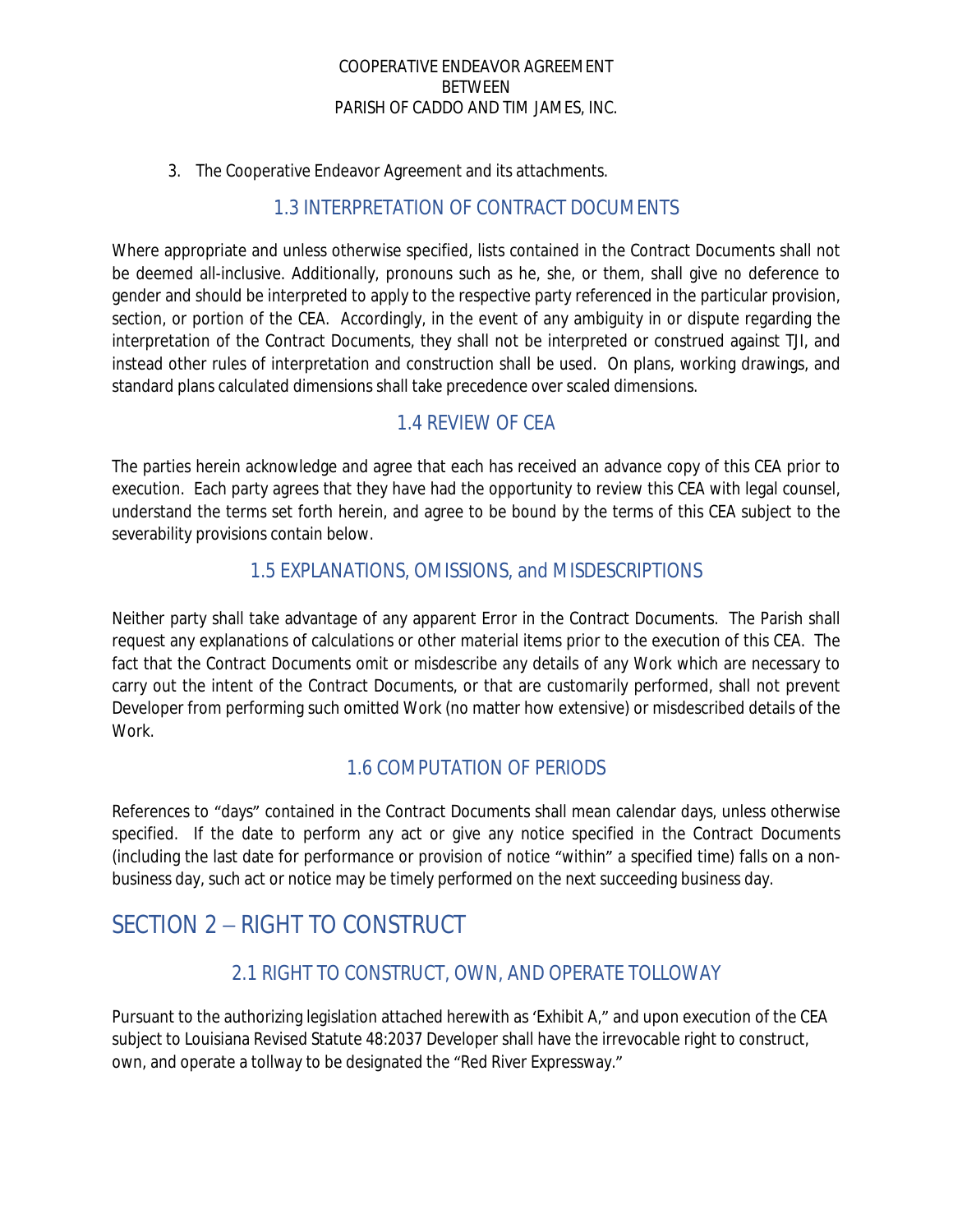### <span id="page-8-0"></span>2.2 RIGHT TO SET, FIX, CHANGE and COLLECT TOLLS

Following completion of the Project described in this CEA, Developer shall have the right to set, fix, change, and collect tolls in perpetuity. Such tolls shall only be allowed at crossings for the Red River and shall not be imposed on any roadways or infrastructure dedicated for public use.

### <span id="page-8-1"></span>2.3 DETERMINATION OF THE ROUTE

The proposed route of the Red River Expressway shall be determined by the Developer and shall traverse privately owned land. The Developer shall enter into separate Agreements for the encumbrance or purchase of each necessary parcel with each respective property owner who/that owns property along the proposed route.

## <span id="page-8-2"></span>2.4 ADJUSTMENTS TO THE DETERMINED ROUTE

The Determined Route is identified in Exhibit A of this CEA. The Determined Route may be adjusted at the sole discretion of the Developer subject to the Agreement of the affected private landowner. Any changes to the route must be on privately owned property.

### <span id="page-8-3"></span>2.5 PRIVATE PROPERTY OWNER RIGHTS

The parties here in acknowledge that the Determined Route, Project and Work shall be located on privately owned property as described the map marked as "Exhibit C." Developer shall maintain Agreements with each Property Owner and shall maintain a record of such Agreement. Parish shall have a right to inspect but shall not have a right to maintain a copy of the Agreement. Such Agreements are not a part of the public record and should be identified as Proprietary and specifically exempted from Title 44 of the Louisiana Revised Statutes and the Freedom of Information Act. The developer will record any acts of sale, deeds, or grants of a permanent servitude that grant the developer an interest in the land included in the Route.

# SECTION 3 – DESIGN REQUIREMENTS

### <span id="page-8-4"></span>3.1 USE OF PROFESSIONALS

Developer, at its sole cost, shall utilize licensed and/or certified design professionals and construction professionals for the completion of the Work.

### <span id="page-8-5"></span>3.2 PERFORMANCE

All materials, services, and efforts necessary to achieve completion of the Work on or before the applicable deadlines shall be Developer's sole responsibility, except as otherwise specifically provided in the Contract Documents. The costs of all materials, labor, services, and efforts are the sole responsibility of the Developers.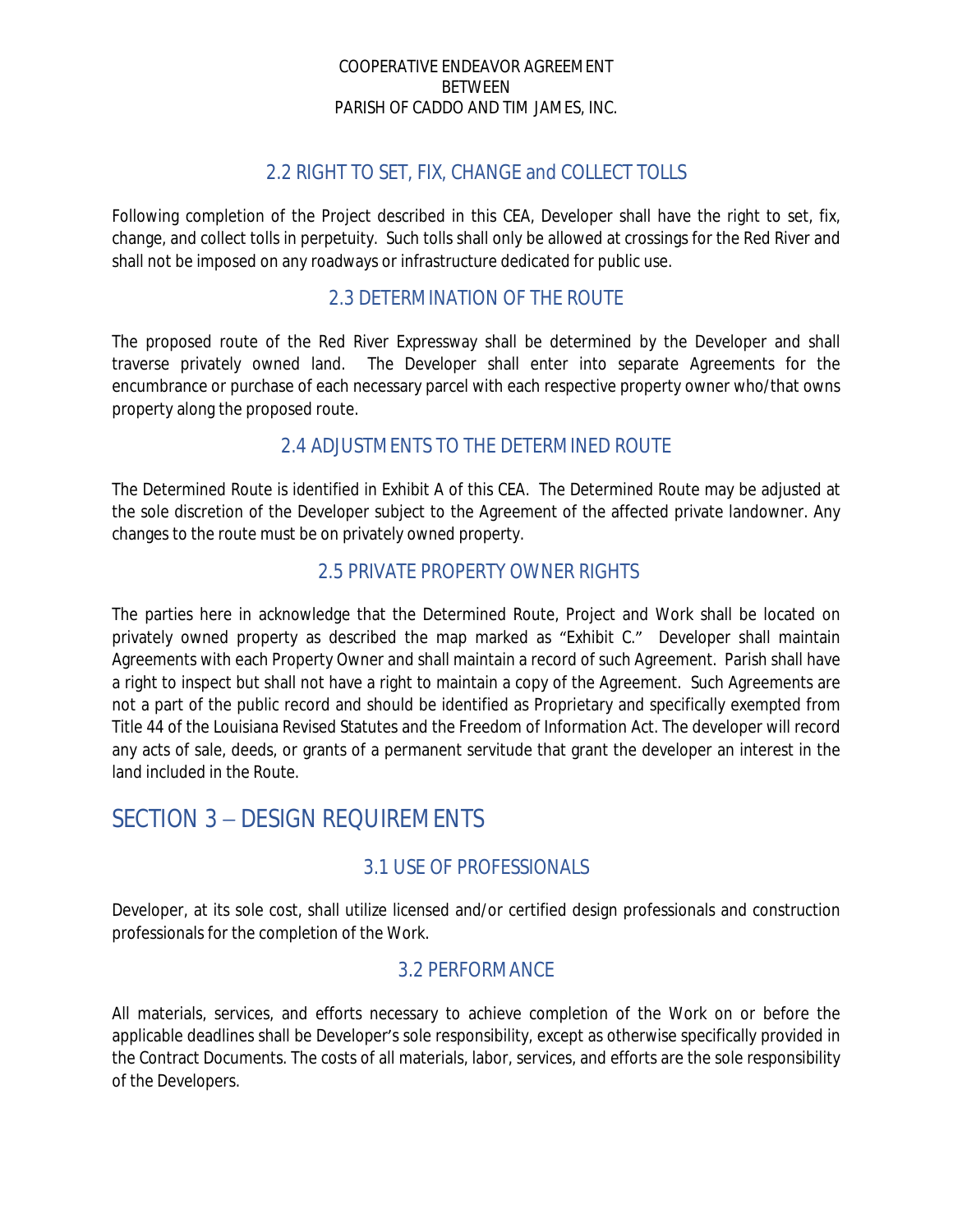Developer shall have the sole responsibility to design the Work in such a manner that it conforms to the standards of the Parish and the State of Louisiana. The Developer shall construct the Work in accordance with generally accepted practices for engineering, construction and development. The Work shall be in a good and workmanlike manner, free from defects, and in accordance with the terms and conditions set forth in the Contract Documents.

### <span id="page-9-0"></span>3.3 DESIGN REVIEW PROCESS

Developer shall submit its design and plans, drawings and related documents or data to the LaDOTD and the Parish for review and approval as required by local and state law. The Parish shall have 30 days to respond with comments or objections. Failure of the Parish to timely respond shall deem the documents accepted. Subject to Section 2 above, the approved submittals shall be deemed the Final Design Documents.

Developer will respond to the comments and make modifications, when appropriate, to the design and plans, drawings and related documents and data based on the comments within thirty (30) days of receipt. The foregoing shall in no way obligate the Developer to incorporate any comments that would result in a significant disruption to its schedule or a significant increase in its costs, except pursuant to a directive by the Parish or LaDOTD related to their respectively controlled roads.

### <span id="page-9-1"></span>3.4 DESIGN STANDARDS

All roadways, bridges, appurtenances, infrastructure, or other constructions either constructed or installed shall be designed in compliance with the minimum standards of the Parish and the LaDOTD as outlined in the latest edition of the "Louisiana Standards and Specifications for Roads and Bridges."

### <span id="page-9-2"></span>3.5 RESPONSIBILITY FOR DESIGN

Developer is responsible for correcting any errors in the plans through the design and/or construction process.

### <span id="page-9-3"></span>3.6 STANDARDS FOR APPROVALS

In all cases where approvals or consents are required to be provided by the Parish, such approvals or consents shall not be withheld unreasonably. In cases where sole discretion of the Developer is specified, the decision shall not be subject to dispute resolution nor shall it give rise to a cause of action.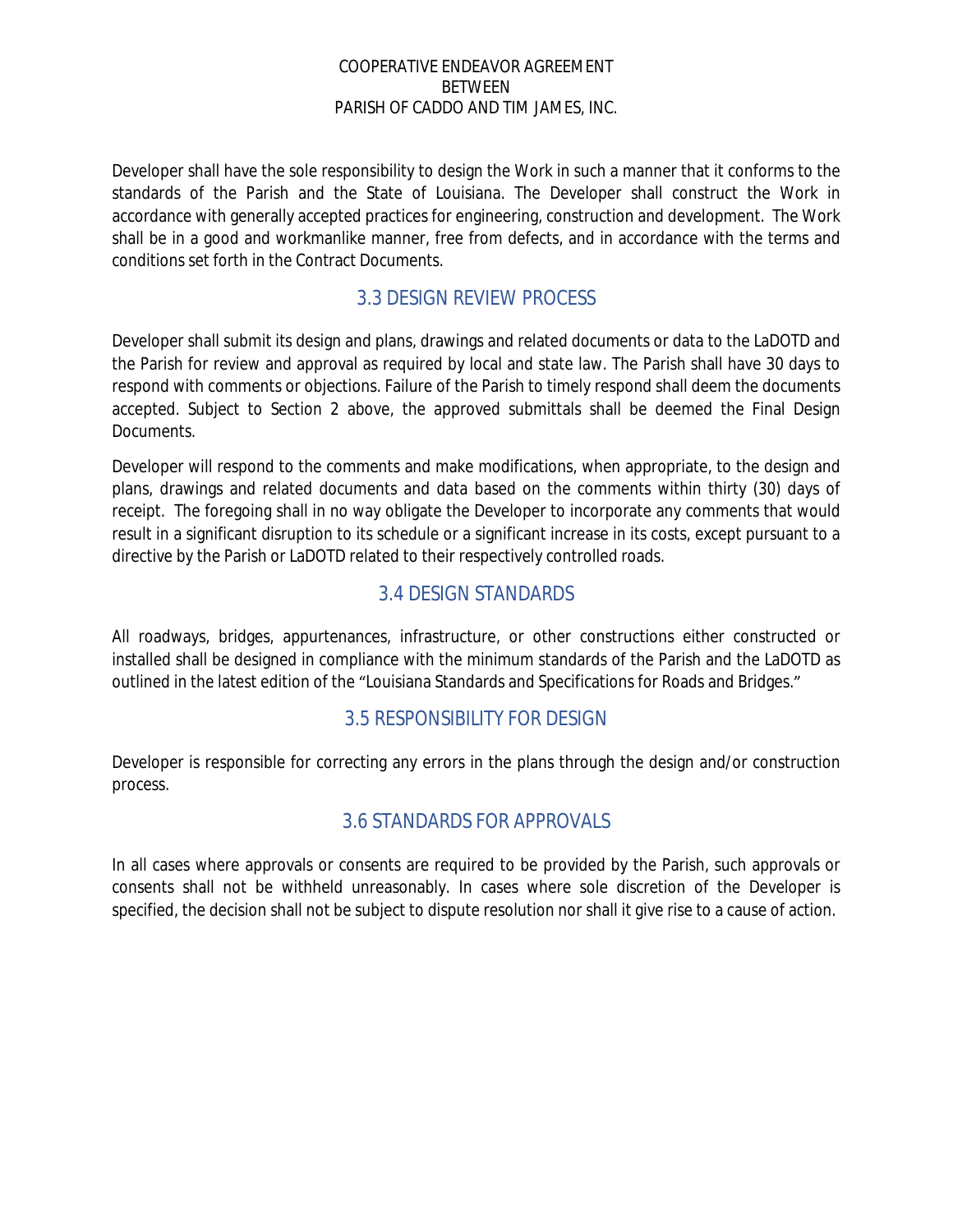# <span id="page-10-0"></span>SECTION 4 – TIME WITHIN WHICH WORK SHALL BE COMPLETED

## <span id="page-10-1"></span>4.1 NOTICE OF APPROVAL

Upon execution of this CEA, the Developer shall be vested with all rights to proceed with the Project. The fully executed CEA shall serve as a notice of approval and Developer may begin the process of securing all necessary permits from the Federal, State and Local governments.

### <span id="page-10-2"></span>4.2 PERMITTING

Upon approval, the Developer may begin the process of securing all necessary permits to complete the Project. The Parish shall cooperate with Developer and provide any required proofs of consent or approval of the Project to the requesting agency or third-party. In the event a permit is refused, the Developer may elect to stop work until such time as the reason for refusal is remedied. In the even the reason for refusal cannot be remedied, the Developer shall be under no obligation to proceed with construction.

### <span id="page-10-3"></span>4.3 DESIGN

Subject to Section 3 above, the Developer may begin the process of Design prior to the approval of this CEA. The Developer has the right to adjust the Design in accordance with the terms of this CEA. Additionally, the Developer has sole discretion on whether it intends to proceed with Construction following completion of the final design documents.

## <span id="page-10-4"></span>4.4 CONSTRUCTION

Time is of the essence. Subject to the requirements of its local ordinances, the Parish agrees to provide the necessary construction permits to the Developer within a reasonable time. Developer may commence construction immediately following the approval of all required permits. Construction shall conform to the final design documents; however Developer may be required to approve Change Orders, and approval of such Change Orders shall be at the sole discretion of the Developer.

#### <span id="page-10-5"></span>4.5 TERM

This CEA is irrevocable.

Developer shall begin construction within five (5) years of the execution of this Agreement. In the event Developer is subject to a declared state of emergency or suffers delays not directly attributable to its own negligence such as, but not limited to market conditions, litigation, weather or supply limitations. Under such circumstances, the term as defined herein shall be extended by written agreement of the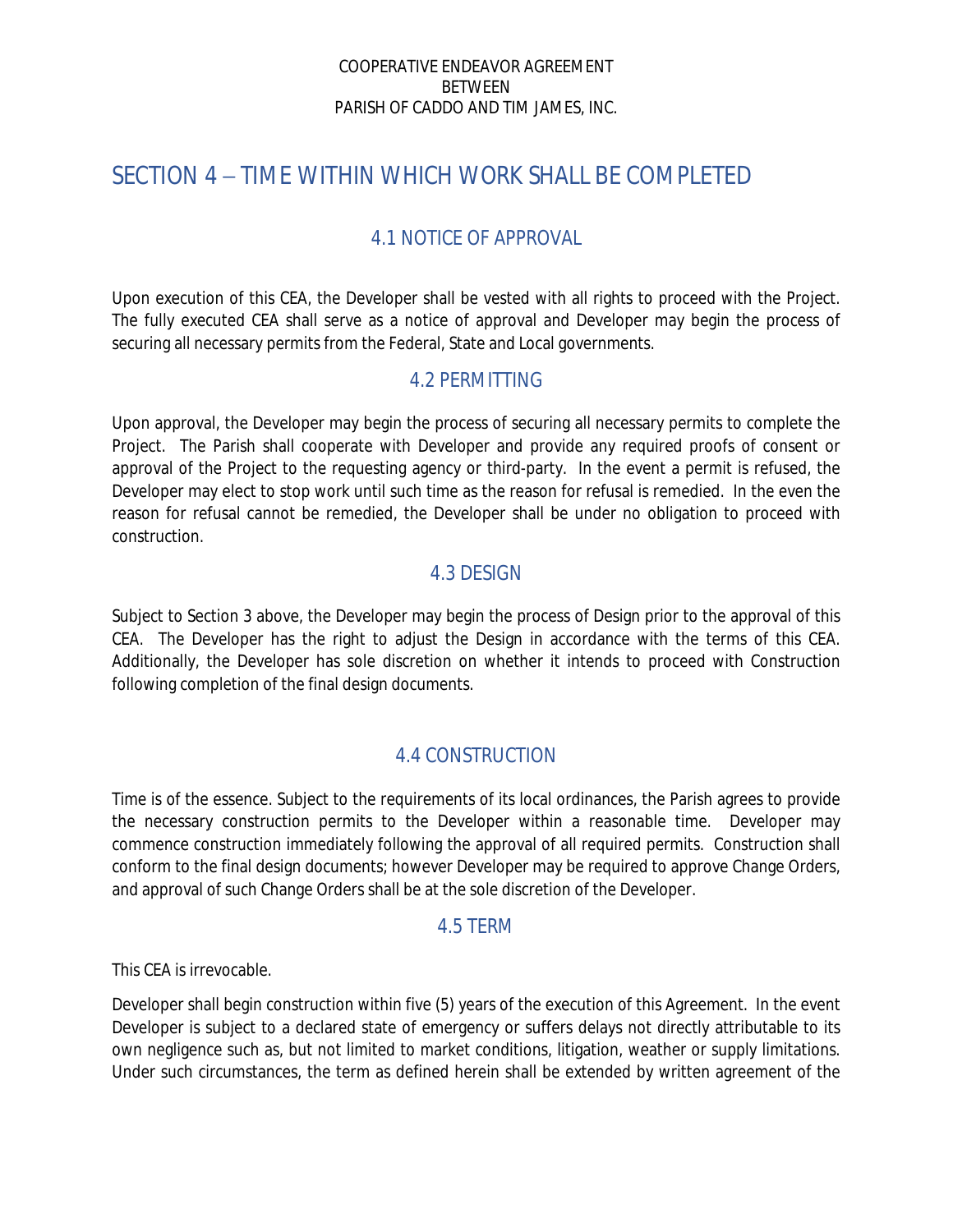parties for a term sufficient to compensate for delays as set forth herein, but unless agreed to by both parties shall not extend beyond three (3) additional years.

Developer shall provide the Parish with an anticipated construction timeline prior to the commencement of Construction. The parties herein agree and acknowledge that the construction timeline may be altered by the Developer, however, unless approved in writing by the Parish, construction shall not exceed five (5) years without extension, or eight (8) years with extension as provided herein.

## <span id="page-11-0"></span>4.6 COMPLETION

Completion of the Project shall be deemed to occur when the toll plaza is opened for business.

# <span id="page-11-1"></span>SECTION 5 – CONTROL OF WORK

# <span id="page-11-2"></span>5.1 CONTROL AND COORDINATION OF WORK

At all times prior to the completion of the Project, Developer shall exercise control over the design, construction and operations related thereto. Developer shall, at its cost, hire professionals, contractors, and other employees to complete Project in accordance with Section 4 above. Materials, equipment, and work shall be in line with the requirements set forth herein and in accordance with Section 3 above.

## <span id="page-11-3"></span>5.2 SAFETY

Developer shall take all reasonable precautions and be solely responsible for the safety of, and shall provide protection to prevent damage, injury, or loss to, all persons who would reasonably be expected to be affected by the Work, including individuals performing the Work, employees of the Parish, and members of the public who may be affected by the Work.

## <span id="page-11-4"></span>5.3 INSPECTIONS

The Parish and LaDOTD shall have the right to inspect the work of Developer as provided by Parish ordinance and/or state law.

## <span id="page-11-5"></span>5.4 PROJECT MANAGER

Developer shall designate a Project Manager and notify Parish, in writing, of the same. Developer shall provide Parish with the name, telephone number and email of the designated Project Manager in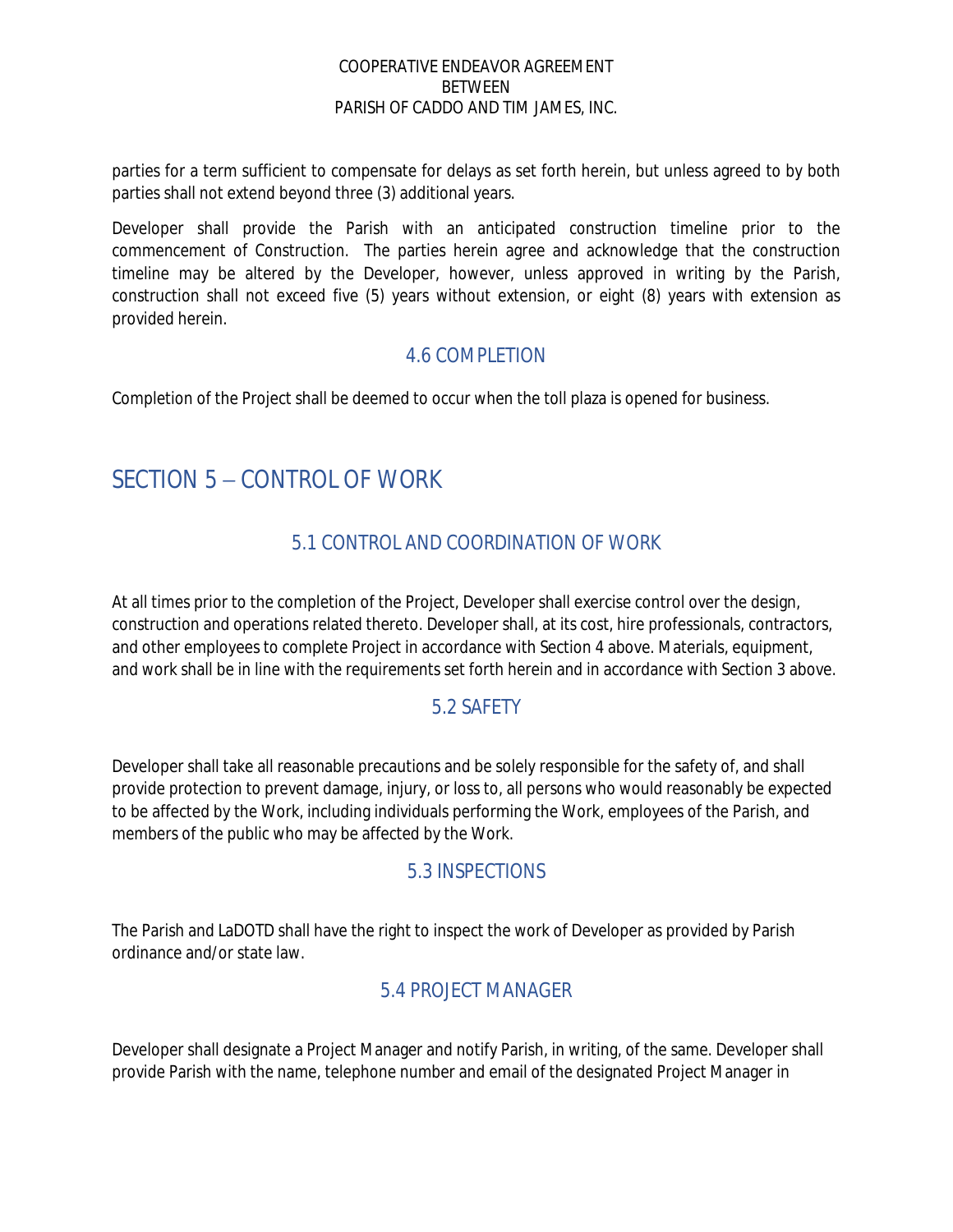accordance with the "Notice" section this CEA. Developer shall notify the Parish, in writing, to any changes of the Project Manager.

# <span id="page-12-0"></span>SECTION 6 – CONNECTING ROADS, HIGHWAYS, STREETS, BRIDGES, or **TRANSITWAYS**

# <span id="page-12-1"></span>6.1 DEVELOPER'S RIGHTS

Developer shall have the right to connect to roads, highways, streets, bridges and/or transitways necessary to complete this Project.

### <span id="page-12-2"></span>6.2 PRIVATE PROPERTY OWNERS' RIGHTS

Subject to the design and construction standards of the Parish and the LaDOTD, private property owners who/that own property contiguous to the Project or property on which the Project is constructed, shall have the right to connect to the roadways dedicated for public use. This provision does not give rights to the property owner(s) to connect to the toll facilities or to construct any roadway that would usurp the intent of the Project or cause negative financial impact as determined by the Developer.

# <span id="page-12-3"></span>SECTION 7 – BONDS AND INSURANCE

## <span id="page-12-4"></span>7.1 BONDS

Prior to the beginning of construction, Developer agrees to provide proof of any and all Performance Bonds or Payment Bonds as may be reasonably required by the Parish for roadway projects.

Each bond required hereunder shall be issued by a Surety authorized the do business in the State of Louisiana with a rating of BBB+ by Standard & Poor's Corporation or better. Developer may demonstrate an equivalent rating by another recognized rating agency. If any bond previously provided becomes ineffective, or if the surety that provided the bond no longer meets the requirements, Developer shall provide a replacement bond in the same form issued by a surety meeting the foregoing requirements, or any other assurance satisfactory to the Parish.

Upon completion of the work and opening of the project, Developer may cause all bonds required under this section to be released. Parish need not consent to the release of said bonds.

## <span id="page-12-5"></span>7.2 INSURANCE

Developer shall name the Parish of Caddo as an additional insured on all policies of insurance required for the construction of this Project. Developer shall not be required to name the Parish of Caddo on insurance policies unrelated to the physical construction of the roadway or toll plaza.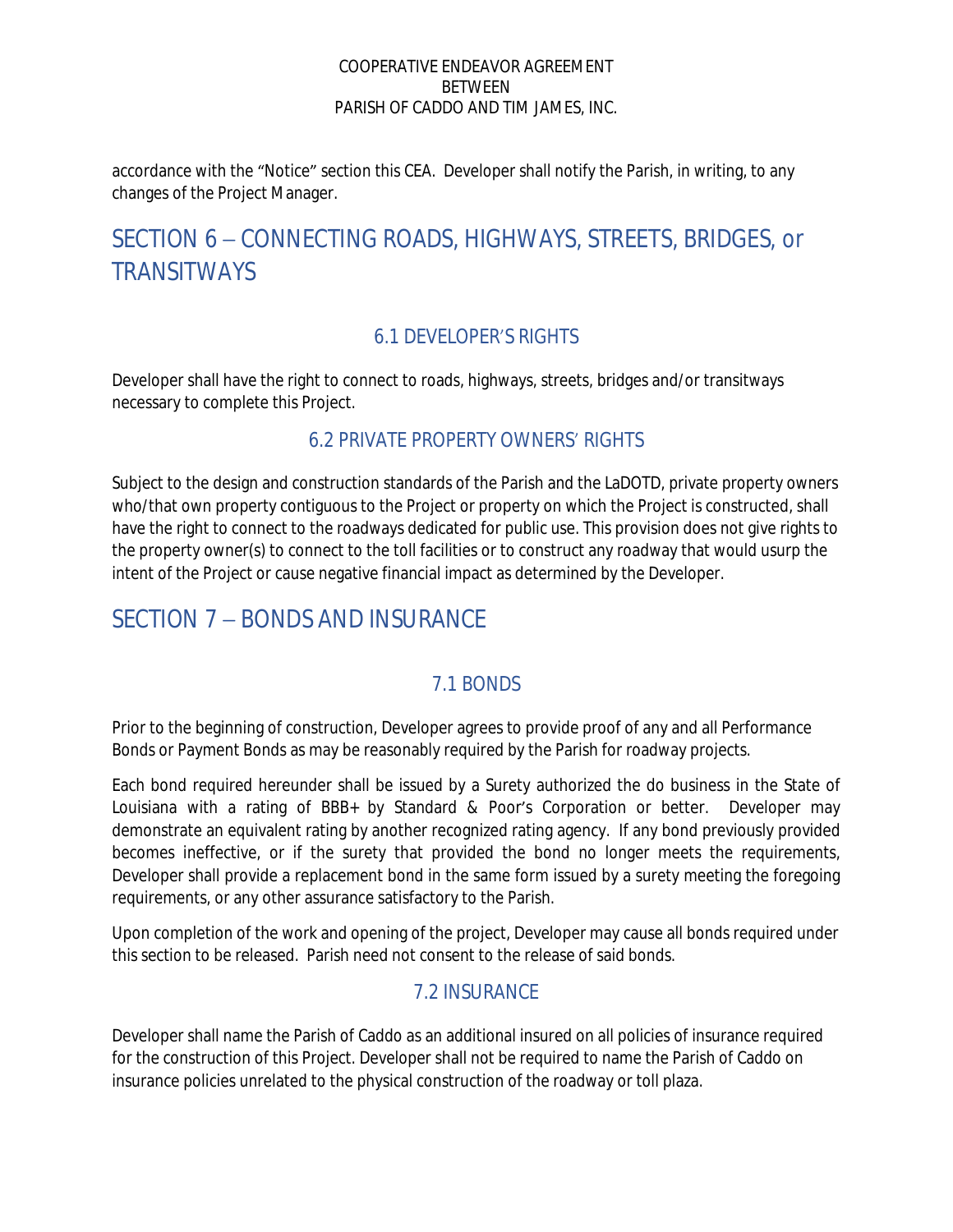# <span id="page-13-0"></span>SECTION 8 – DEDICATION OF ROADWAYS TO THE PARISH

## <span id="page-13-1"></span>8.1 DEDICATION OF CERTAIN ROADS, CONSTRUCTION, AND INFRASTRUCTURE

The parties herein acknowledge and agree that, upon completion of the Project and in accordance with the provisions of this CEA, that portion of the roadway between the incorporation limits of the City of Shreveport and the end of the surface roadway west of the Union Pacific Railroad right-of-way, as shown on Exhibit "B", shall be dedicated to the Parish for public use. Furthermore the parties herein acknowledge and agree that the arterial roadways approaching the toll plaza are essential to the function and success of this undertaking, therefore the maintenance and repair of same are of the utmost importance to the Developer and Parish.

### <span id="page-13-2"></span>8.2 MAINTENANCE

Following the expiration of the Warranty Period, as described in Section 9 below, the Parish shall be responsible for ordinary maintenance and repairs of the roads, constructions, and infrastructure dedicated to the Parish for public use as specified in Section 8.1 above and shown on Exhibit B..

The Parish shall be responsible for the reasonable upkeep of the right-of-way located adjacent to the roadway; but in no instance the private property abutting such right-of-way. Upkeep shall include, but not be limited to mowing, litter abatement and the cleanliness of drains and culverts. The Parish's obligation to maintain the right of way shall begin with the completion of the Project.

Developer shall have the right to regularly inspect the arterial roadways of the Project.

In the event the Parish refuses or is unable to timely make necessary repairs to the arterial roadways dedicated to the Parish for public use as specified in Section 8.1 above of the Project following the expiration of the warranty period, the Developer may make such repairs at its own cost and seek reimbursement from the Parish.

## <span id="page-13-3"></span>8.3 EMERGENCY REPAIRS

Following the expiration of the Warranty Period as described in Section 9 below, in the instance a section of publicly dedicated roadway becomes so damaged that it becomes impassable, whether by Act of God, or other catastrophic event the Parish shall deem the needed repairs a priority and shall cause the needed repairs to be made expeditiously at its cost . This provision does not require the Parish to prioritize such repairs above critical infrastructure or other life-threatening matters.

## <span id="page-13-4"></span>8.4 ORDINARY REPAIRS

Following the expiration of the Warranty Period, the Parish shall incorporate the Project roadways into its capital outlay program or other road maintenance programs.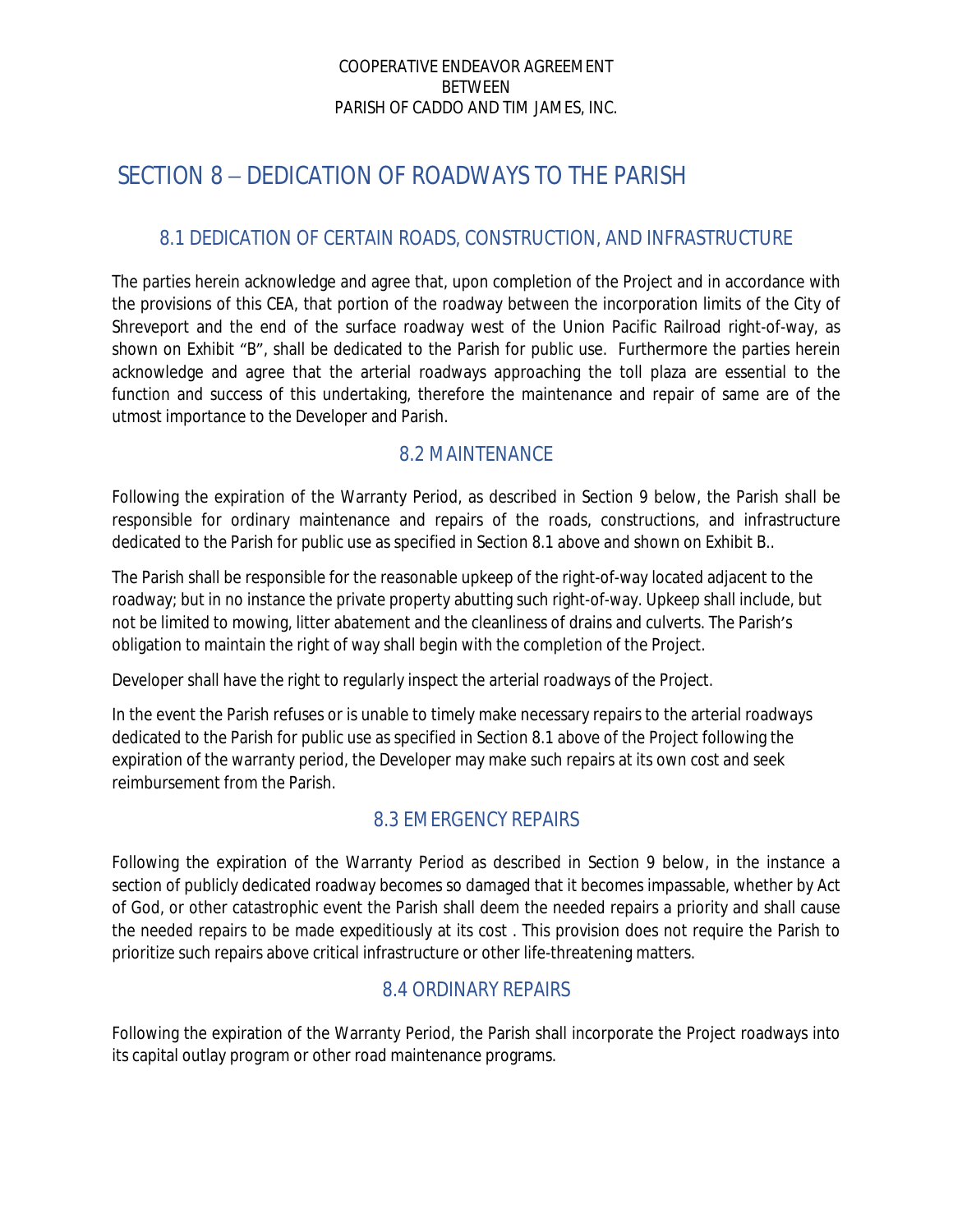# <span id="page-14-0"></span>SECTION 9 – WARRANTIES

#### <span id="page-14-1"></span>9.1 WARRANTY

Developer warrants that (a) all design Work shall conform to all professional engineering principles generally accepted as standards of the industry in the State, (b) the Work shall be free from defects, including design Errors, except to the extent that such defects are inherent in prescriptive specifications included in the Contract Documents, (c) the Work shall be fit for use for the intended function, (d) materials and equipment furnished for the Work and under the Contract Documents shall be of good quality and new, and (e) the Work shall meet all of the requirements of the Contract Documents. Developer further warrants that any road, bridge, infrastructure, or construction pursuant to the Project shall be maintained for the term of the Warranty as defined in this CEA in condition equal to good condition as defined by LaDOTD.

### <span id="page-14-2"></span>9.2 WARRANTY TERM

This subsection shall apply only to the roadways that are dedicated for public use. The Developer agrees to Warranty the Work for a period of fifteen (15) years following the completion of the Project.

#### <span id="page-14-3"></span>9.3 REMEDY

Within seven (7) days of receipt by Developer of notice from the Parish or LaDOTD specifying a failure of any of the Work to satisfy Developer's Warranties, or of any Subcontractor representation, warranty, guarantee or obligation which Developer is responsible to enforce, Developer and the Parish shall mutually agree when and how Developer shall remedy such violation. Developer and the Parish shall promptly meet in order to agree on a remedy. If Developer does not use its best efforts to proceed to effectuate such remedy within the agreed time, or should Developer and the Parish fail to reach such an agreement within such seven-day period (or immediate in the case of emergency conditions ), the Parish, after notice to Developer, shall have the right to perform or have performed by third parties the necessary remedy, and the costs thereof shall be borne by Developer. Further provided that, upon completion of the Project, Developer shall provide Parish a Maintenance Bond for the duration of Developer's Warranty under this section. Said bond shall run in favor of the Parish and guarantee the payment to the Parish of the cost of any work which the Parish performed or had performed under this section.

#### <span id="page-14-4"></span>9.4 APPLICABILITY OF WARRANTIES TO RE-DONE WORK

The Warranties shall apply to all Work re-done, repaired, corrected or replaced pursuant to the terms of the Agreement. The Warranties as to each re-done, repaired, corrected or replaced element of the Work shall extend beyond the original warranty period if necessary to provide at least a one year warranty period regarding all elements of the re-done, repaired, corrected or replaced Work.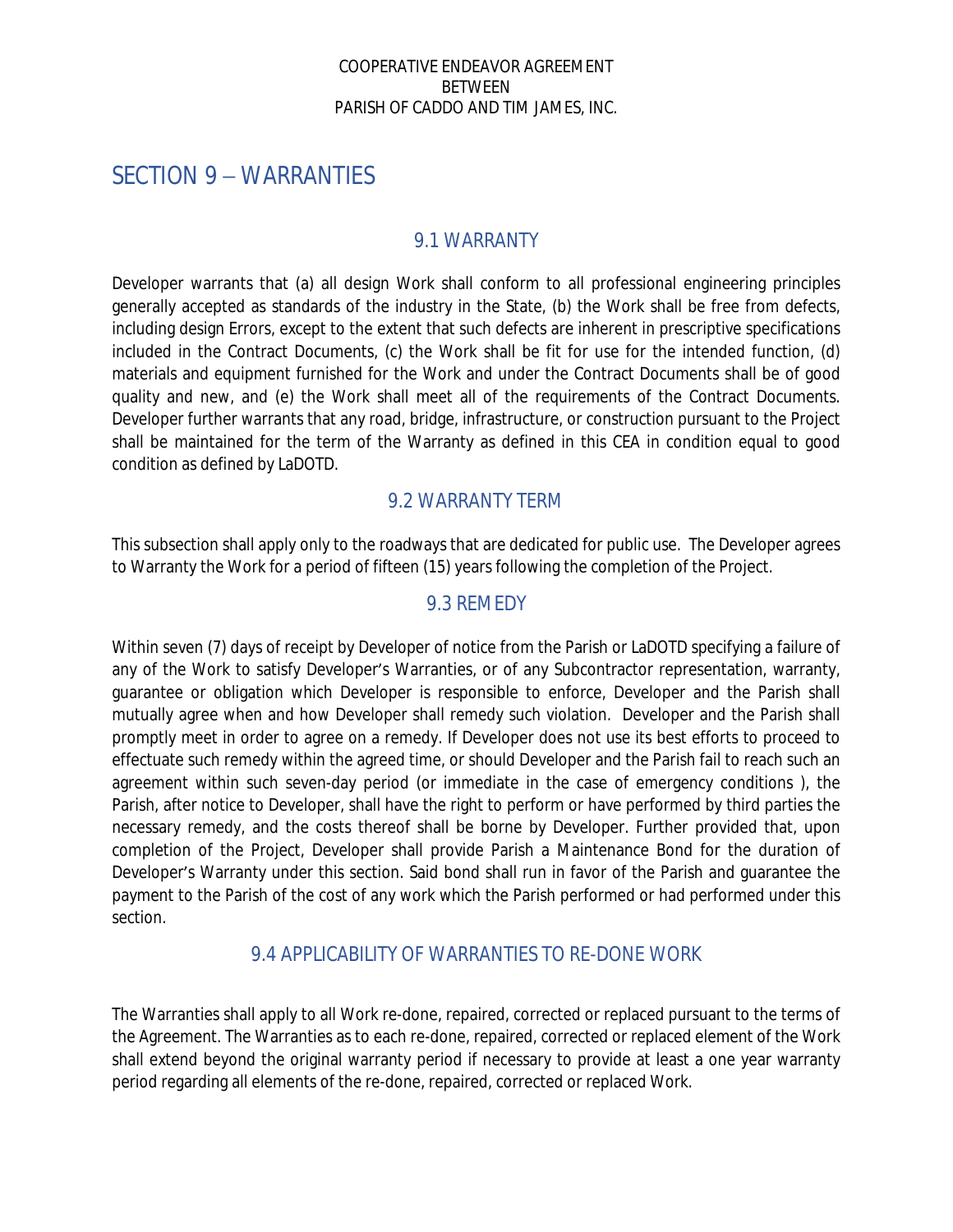#### <span id="page-15-0"></span>9.5 NO LIMITATION OF LIABILITY

The foregoing Warranties are in addition to all rights and remedies available under the Contract Documents or applicable law and shall not limit Developer's liability or responsibility improved by the Contract Documents or applicable law with respect to the Work, including liability for design defects, latent fabrication defects, strict liability, negligence or fraud; provided, however, that upon expiration of the Warranties, Developer shall have no further liability hereunder.

# <span id="page-15-1"></span>SECTION 10 – DOCUMENTS AND RECORDS

### <span id="page-15-2"></span>10.1 OWNERSHIP AND USE OF DOCUMENTS

All data, sketches, charts, calculations, plans, specifications, electronic files, correspondence (not including correspondence to and from the Parish), and other documents created or collected under the terms of the Contract Documents shall be owned by Tim James, Inc.

# <span id="page-15-3"></span>SECTION 11 - FOUAL OPPORTUNITY EMPLOYER

## <span id="page-15-4"></span>11.1 MBE/DBE REQUIREMENTS

Developer shall, when practicable, maintain compliance with Parish's MBE/DBE standards.

### <span id="page-15-5"></span>11.2 CIVIL RIGHTS; EQUAL EMPLOYMENT OPPORTUNITY

Developer shall not discriminate on the basis of race, color, national origin, or sex in the performance of the Work.

# <span id="page-15-6"></span>SECTION 12 – MISCELLANEOUS PROVISIONS

## <span id="page-15-7"></span>12.1 AMENDMENTS

The Contract Documents may be amended only by a written instrument duly executed by the parties or their respective successors or assigns.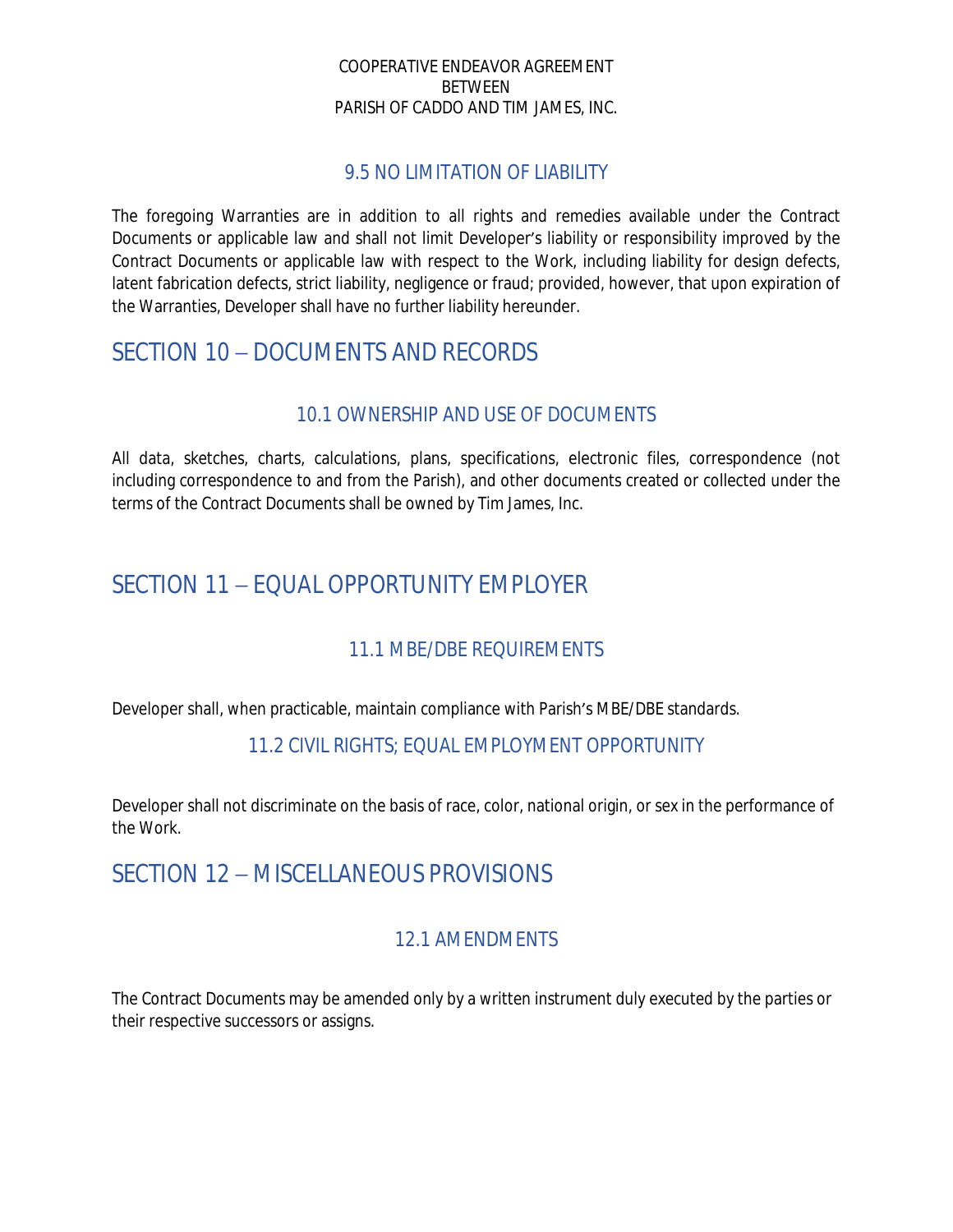### <span id="page-16-0"></span>12.2 WAIVER

Either party's waiver of any breach or failure to enforce any of the terms, covenants, conditions or other provisions of the Contract Documents at any time shall not in any way limit or waive a party's right thereafter to enforce or compel strict compliance with every term, covenant, condition or other provision. Furthermore, if the parties make and implement any interpretation of the Contract Documents without documenting such interpretation by an instrument in writing signed by both parties, such interpretation and implementation thereof shall have no effect.

### <span id="page-16-1"></span>12.3 NOT A JOINT VENTURE

Developer is a private corporate entity, and nothing in the Contract Documents shall be construed to create a joint venture with the Parish. In no event shall the relationship between the Developer and the Parish create a relationship between the employees of either party. Developer nor its employees shall be deemed to be an employee of the Parish. Unless otherwise specified in the Contract Documents, Developer has sole authority and responsibility to employ, discharge and otherwise control its employees and has complete and sole responsibility as a principal for its agents, for all Subcontractors and for tall other Persons that Developer or any Subcontractor hires to perform or assist in completing the project.

## <span id="page-16-2"></span>12.4 SUCCESSORS AND ASSIGNS

The Contract Documents shall be binding upon and inure to the benefit of the Developer and Parish and their permitted successors, assigns and legal representatives.

Developer may, with the written consent of the Parish, voluntarily or involuntarily assign, convey, transfer, pledge, mortgage or otherwise encumber its rights or interests under the Contract Documents. Such written consent by the Parish shall not be unreasonably withheld.

## <span id="page-16-3"></span>12.5 DESIGNATION OF REPRESENTATIVES

The Developer and the Parish shall each designate, in writing, an individual or individuals who shall be authorized to make decisions and bind the parties on matters relating to the Contract Documents. Such designations may be changed by a subsequent notice, in writing, delivered to the other party in accordance with this CEA. The parties may also designate technical representatives who shall be authorized to investigate and report on matters relating to the Project and related Work, and who may negotiate on behalf of each party but who do not have the authority to bind the Developer or Parish.

For purposes of this CEA the authorized signatories with authority to bind their respective entities are:

FOR TIM JAMES, INC. – Tim James, Sr.

FOR THE PARISH – Dr. Woodrow Wilson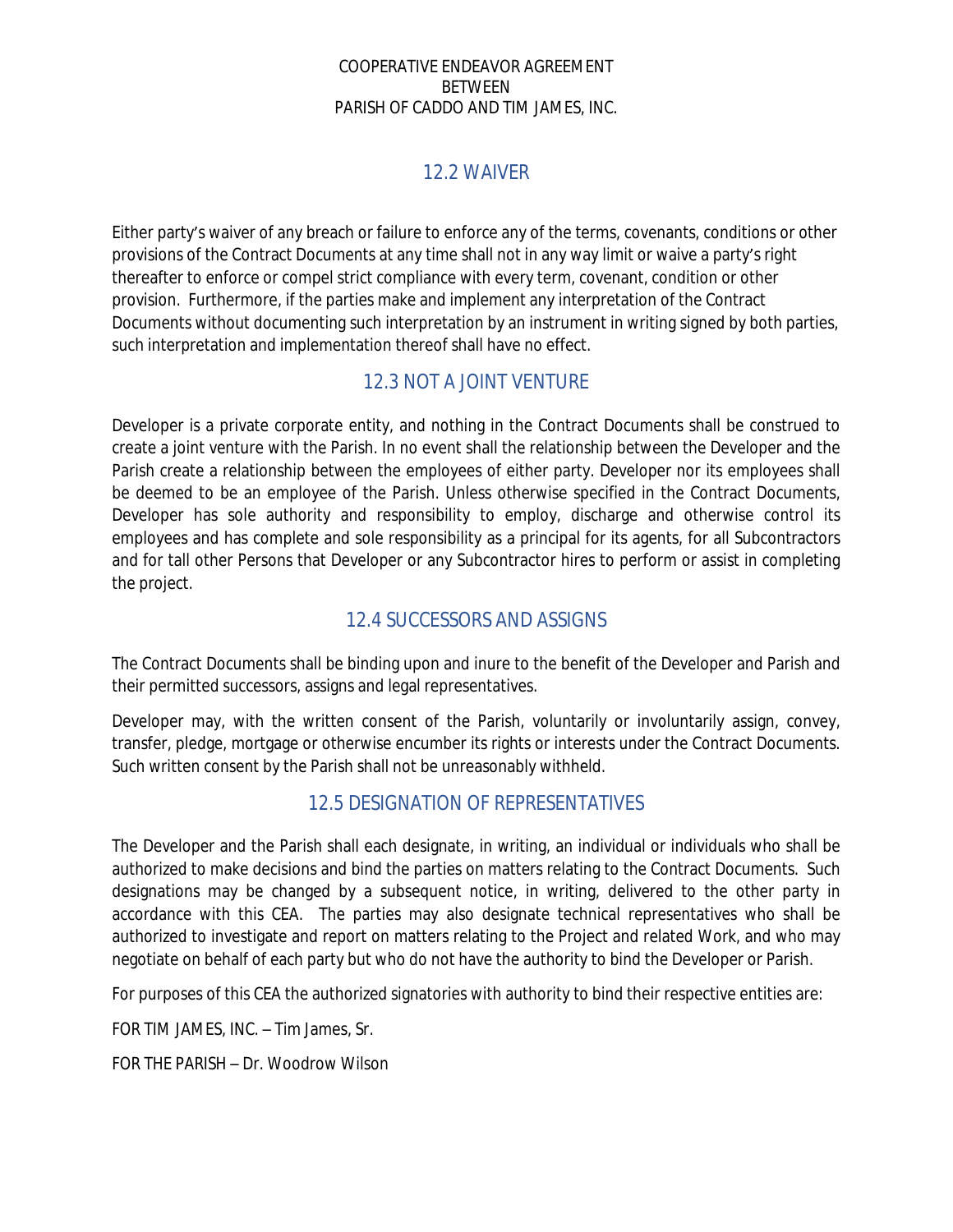# <span id="page-17-0"></span>12.6 SURVIVAL

The parties' representations and warranties, the dispute resolution provisions contained in this CEA, and the indemnifications and releases contained in this CEA, shall survive the termination of this CEA.

### <span id="page-17-1"></span>12.7 TORT LIABILITY; PERSONAL LIABILITY OF EMPLOYEES OF THE PARISH

The Parish's authorized representatives are acting solely as agents and representatives of the Parish when carrying out the provisions of or exercising the power or authority granted to them under this CEA. They shall not be liable either personally or as employees of the Parish for actions in their ordinary course of employment.

No agent, consultant, officer or employee of the Parish, nor member of the Commission shall be personally responsible for any liability arising under this CEA.

The Parties agree to provide to each other's authorized representative written notice of any claim which such Party may receive from any third party relating in any way to the matters addressed in this CEA and shall otherwise provide notice in such form and within such period as is required by law.

In no event shall the Parish be liable for any injury, damage or death caused by the actions, omissions, negligence, willful misconduct, or breach of applicable Federal, State or Local laws or contract by any Developer-Related Entity.

# <span id="page-17-2"></span>12.8 GOVERNING LAW

This CEA, all Amendments, and all purported Amendments shall be governed by and construed in accordance with the laws of the State of Louisiana and Parish of Caddo. Any claims related to this CEA, its Amendments, and any purported Amendments shall be brought in the 1st Judicial District Court for the State of Louisiana or in the Western District of the United States District Court for the State of Louisiana.

# <span id="page-17-3"></span>12.9 NOTICES and COMMUNICATIONS

Notices under the Contract Documents shall be in writing and (a) delivered personally. (b) sent by certified mail, return receipt requested, (c) sent by a recognized overnight mail or courier service, with delivery receipt requested, or (d) sent by telefacsimile or email communication followed by a hard copy and with receipt confirmed by telephone, to the following addresses (or to such other address as may from time to time be specified in writing by such Person):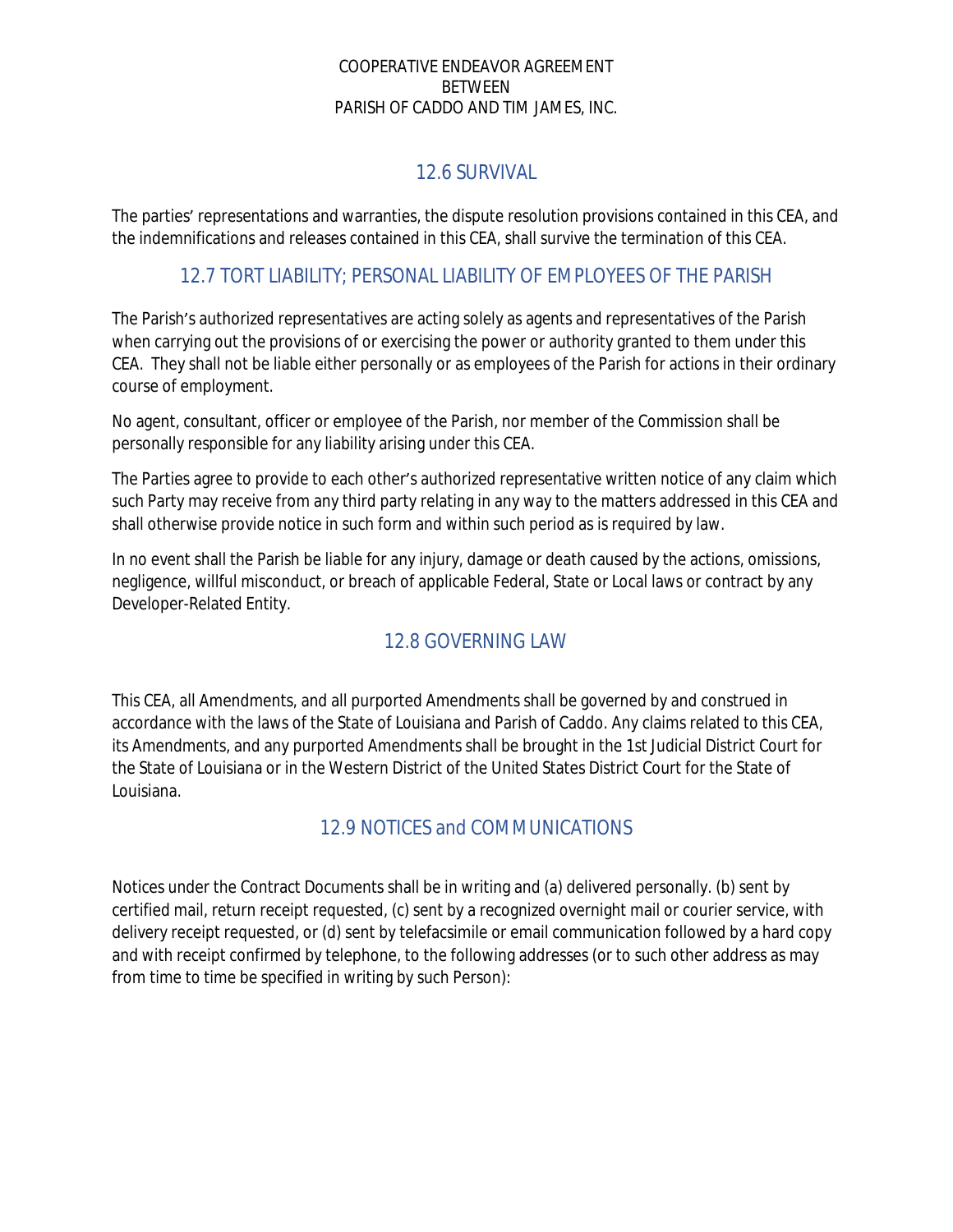If to Parish of Caddo:

Parish of Caddo Attn: Parish Administrator 505 Travis Street Suite 110 Shreveport, LA 71101

If to Tim James, Inc.:

Tim James, Inc. Attn: Tim James P.O. Box 584 Greenville, AL 36037

Notices shall be deemed received when actually received in the office of the addressee (or by addressee if personally delivered) or when delivery is refused, as shown on the receipt of the U.S. Postal Service, private carrier or other Person making the delivery. Notwithstanding the foregoing, notices received after close of business shall be deemed received on the first business day following delivery.

### <span id="page-18-0"></span>12.10 SEVERABILITY

If any clause, provision, section or part of the Agreement is ruled invalid under this CEA or otherwise by a court having proper jurisdiction, then the parties shall: (a) promptly meet and negotiate a substitute for such clause, provision, section or part, which shall, to the greatest extent legally permissible, effect the original intent of the parties; and (b) if necessary or desirable, apply to the court or other decision maker (as applicable) which declared such invalidity for an interpretation of the invalidated portion to guide the negotiations. The invalidity or unenforceability of any such clause, provision, section or part shall not affect the validity or enforceability of the balance of the Agreement, which shall be construed and enforced as if the Agreement did not contain such invalid or enforceable clause, provisions, section or part.

### <span id="page-18-1"></span>12.11 HEADINGS

The captions of the sections of the Agreement are for convenience only and shall not be deemed part of the CEA or considered in construing the CEA.

### <span id="page-18-2"></span>12.12 ENTIRE AGREEMENT

The Contract Documents contain the entire understanding of the parties with respect to the subject matter hereof and supersede all prior agreements, understandings, statements, representations and negotiations between the parties with respect to its subject matter.